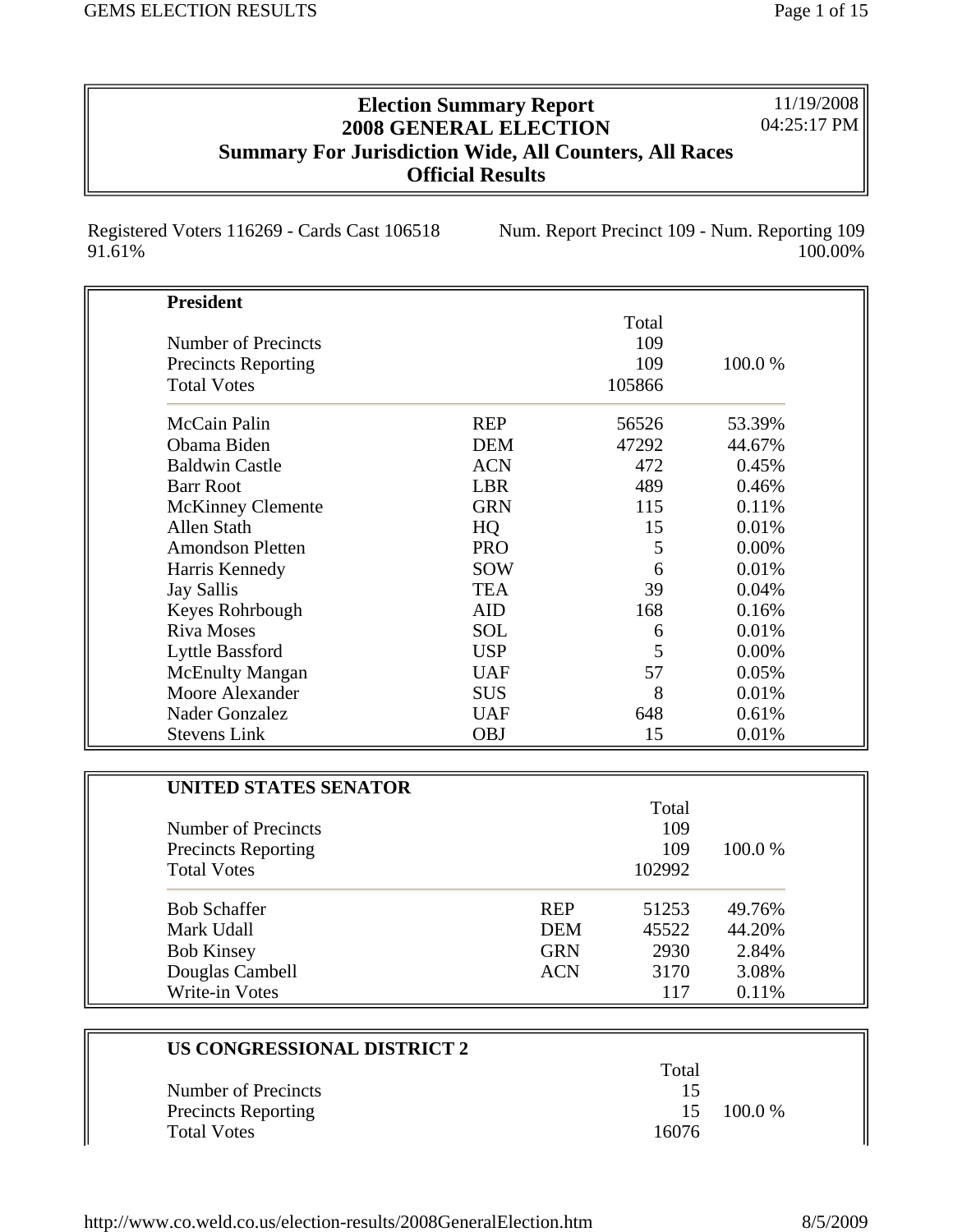| Scott Starin    | <b>REP</b> | 7777 | 48.38% |
|-----------------|------------|------|--------|
| Jared Polis     | DEM        | 7763 | 48.29% |
| J.A. Calhoun    | <b>GRN</b> | 426  | 2.65%  |
| William Hammons | UPA        | 110  | 0.68%  |

| <b>US CONGRESSIONAL DISTRICT 4</b> |            |       |         |
|------------------------------------|------------|-------|---------|
|                                    |            | Total |         |
| Number of Precincts                |            | 94    |         |
| <b>Precincts Reporting</b>         |            | 94    | 100.0 % |
| <b>Total Votes</b>                 |            | 84869 |         |
| <b>Betsy Markey</b>                | <b>DEM</b> | 45370 | 53.46%  |
| Marilyn N. Musgrave                | <b>REP</b> | 39499 | 46.54%  |

| <b>CU Regent Cong 2</b>    |            |       |         |
|----------------------------|------------|-------|---------|
|                            |            | Total |         |
| Number of Precincts        |            | 14    |         |
| <b>Precincts Reporting</b> |            | 14    | 100.0 % |
| <b>Total Votes</b>         |            | 14998 |         |
| Joe Neguse                 | <b>DEM</b> | 6935  | 46.24%  |
| Jerry Reed                 | <b>REP</b> | 8063  | 53.76%  |

| <b>STATE SENATE - DISTRICT 23</b> |            |       |         |
|-----------------------------------|------------|-------|---------|
|                                   |            | Total |         |
| Number of Precincts               |            | 37    |         |
| <b>Precincts Reporting</b>        |            | 37    | 100.0 % |
| <b>Total Votes</b>                |            | 37530 |         |
| <b>Shawn Mitchell</b>             | <b>REP</b> | 21485 | 57.25%  |
| Joseph A. Whitcomb                | <b>DEM</b> | 16045 | 42.75%  |

| <b>STATE REP - DISTRICT 33</b> |            |       |         |
|--------------------------------|------------|-------|---------|
|                                |            | Total |         |
| Number of Precincts            |            |       |         |
| <b>Precincts Reporting</b>     |            |       | 100.0 % |
| <b>Total Votes</b>             |            | 36    |         |
| Nick Kliebenstein              | <b>REP</b> | 17    | 47.22%  |
| Dianne Primavera               | DEM        | 19    | 52.78%  |

| <b>STATE REP - DISTRICT 48</b> |       |         |
|--------------------------------|-------|---------|
|                                | Total |         |
| Number of Precincts            | 48    |         |
| <b>Precincts Reporting</b>     | 48    | 100.0 % |
| <b>Total Votes</b>             | 48562 |         |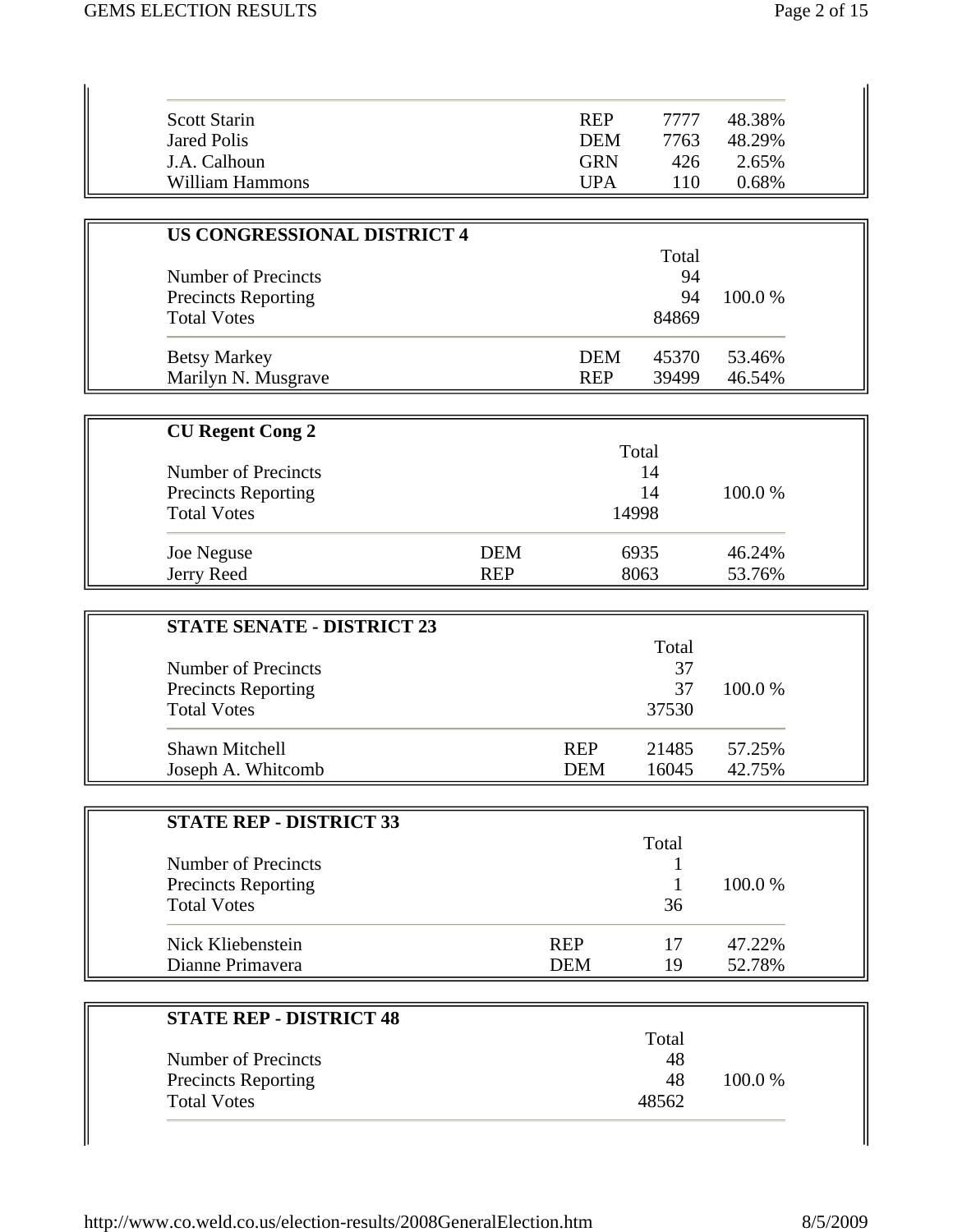| Glenn Vaad<br><b>Bill Williams</b>                                                                               | <b>REP</b><br><b>DEM</b> | 28937<br>19625             | 59.59%<br>40.41% |  |
|------------------------------------------------------------------------------------------------------------------|--------------------------|----------------------------|------------------|--|
|                                                                                                                  |                          |                            |                  |  |
| <b>STATE REP - DISTRICT 49</b><br><b>Number of Precincts</b><br><b>Precincts Reporting</b><br><b>Total Votes</b> |                          | Total<br>6<br>6<br>6803    | 100.0%           |  |
| Kevin Lundberg<br><b>James Ross</b>                                                                              | <b>REP</b><br><b>DEM</b> | 4152<br>2651               | 61.03%<br>38.97% |  |
| <b>STATE REP - DISTRICT 50</b>                                                                                   |                          | Total                      |                  |  |
| Number of Precincts<br><b>Precincts Reporting</b><br><b>Total Votes</b>                                          |                          | 28<br>28<br>22827          | 100.0%           |  |
| Scott M. Helman<br>Jim Riesberg                                                                                  | <b>REP</b><br><b>DEM</b> | 8688<br>14139              | 38.06%<br>61.94% |  |
|                                                                                                                  |                          |                            |                  |  |
| <b>STATE REP - DISTRICT 65</b><br><b>Number of Precincts</b><br>Precincts Reporting<br><b>Total Votes</b>        |                          | Total<br>24<br>24<br>15357 | 100.0%           |  |
| Jerry Sonnenberg<br>Write-in Votes                                                                               | <b>REP</b>               | 15099<br>258               | 98.32%<br>1.68%  |  |
| <b>DISTRICT ATTORNEY</b><br>Number of Precincts<br><b>Precincts Reporting</b>                                    |                          | Total<br>107<br>107        | 100.0%           |  |
| <b>Total Votes</b><br>Ken Buck                                                                                   | <b>REP</b>               | 73949<br>73949             | 100.00%          |  |
|                                                                                                                  |                          |                            |                  |  |
| <b>RTD DISTRICT I</b>                                                                                            |                          | Total                      |                  |  |
| Number of Precincts<br><b>Precincts Reporting</b><br><b>Total Votes</b>                                          |                          | 5<br>5<br>2137             | 100.0%           |  |
| Lee Kemp                                                                                                         |                          | 2137                       | 100.00%          |  |

## **County Comm at Large**

 $\parallel$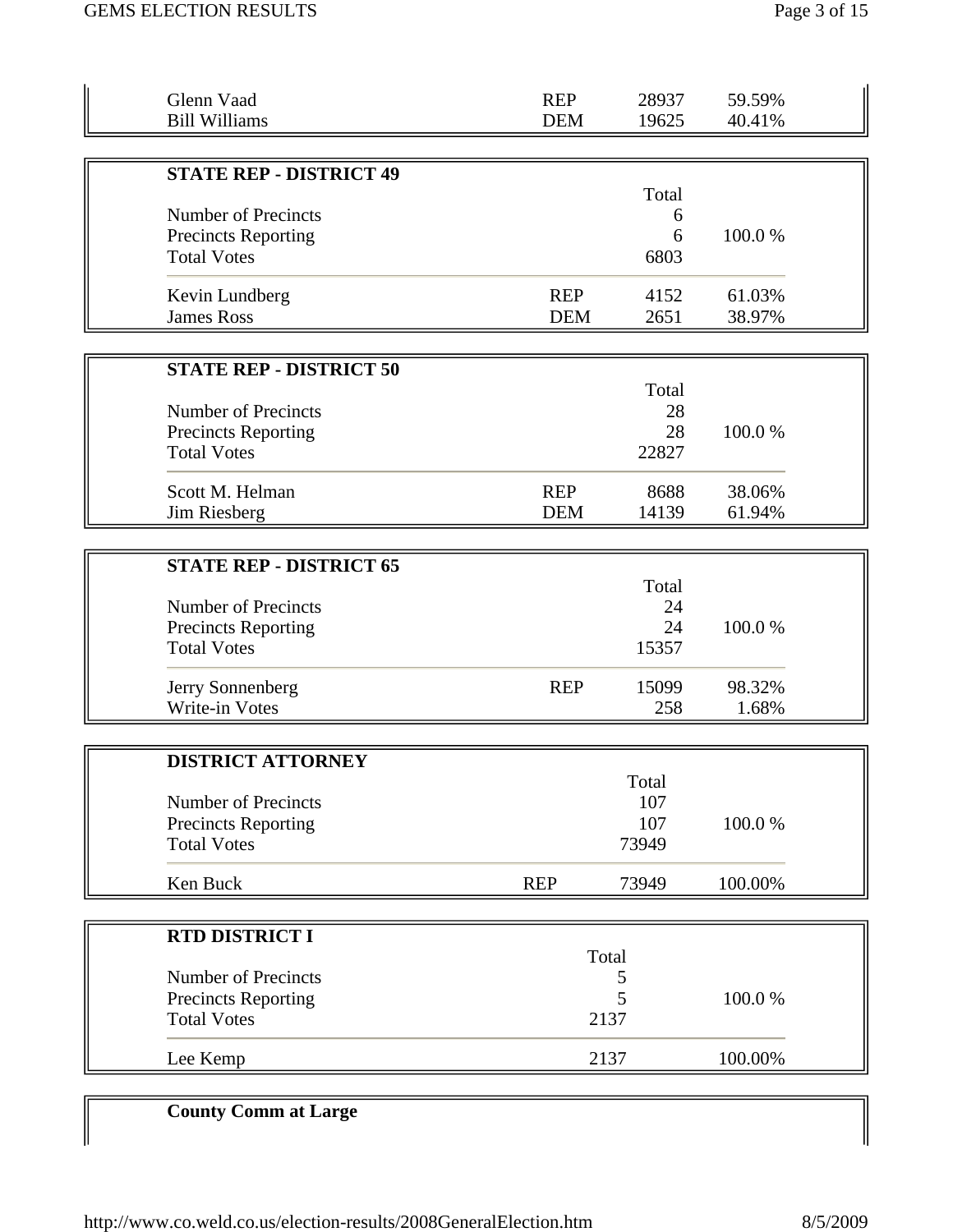| <b>Number of Precincts</b><br><b>Precincts Reporting</b><br><b>Total Votes</b> |                          | Total<br>107<br>107<br>96684 | 100.0%                     |
|--------------------------------------------------------------------------------|--------------------------|------------------------------|----------------------------|
| Debbie Pilch<br>Sean Conway                                                    | <b>DEM</b><br><b>REP</b> | 41792<br>54892               | 43.23%<br>56.77%           |
| <b>County Comm Dist 1</b>                                                      |                          |                              |                            |
| <b>Number of Precincts</b><br><b>Precincts Reporting</b><br><b>Total Votes</b> |                          | Total<br>35<br>35<br>29673   | 100.0%                     |
| David E. Long<br>Pierre DeMilt                                                 | <b>REP</b><br><b>DEM</b> | 18403<br>11270               | 62.02%<br>37.98%           |
| <b>County Comm Dist 3</b>                                                      |                          |                              |                            |
| <b>Number of Precincts</b><br><b>Precincts Reporting</b><br><b>Total Votes</b> |                          | Total<br>34<br>34<br>28208   | 100.0%                     |
| Barbara Kirkmeyer<br><b>Tom Pettit</b>                                         | <b>REP</b><br><b>DEM</b> | 15248<br>12960               | 54.06%<br>45.94%           |
| <b>County Council at Large 4 year</b>                                          |                          |                              |                            |
| <b>Number of Precincts</b><br><b>Precincts Reporting</b><br><b>Total Votes</b> |                          | Total<br>107<br>107<br>66801 | 100.0%                     |
| Donald D. Mueller<br>Troy D. Mellon<br>Jim Rohn                                |                          | 27258<br>22706<br>16837      | 40.80%<br>33.99%<br>25.20% |
| <b>County Council At-Large 2 year</b>                                          |                          |                              |                            |
| Number of Precincts<br><b>Precincts Reporting</b><br><b>Total Votes</b>        |                          | Total<br>107<br>107<br>71067 | 100.0%                     |
| Perry L. Buck<br>Nancy Teksten                                                 |                          | 37526<br>33541               | 52.80%<br>47.20%           |
| <b>County Council District 1 4 YEAR TERM</b>                                   |                          |                              |                            |
| <b>Number of Precincts</b>                                                     |                          | Total<br>35                  |                            |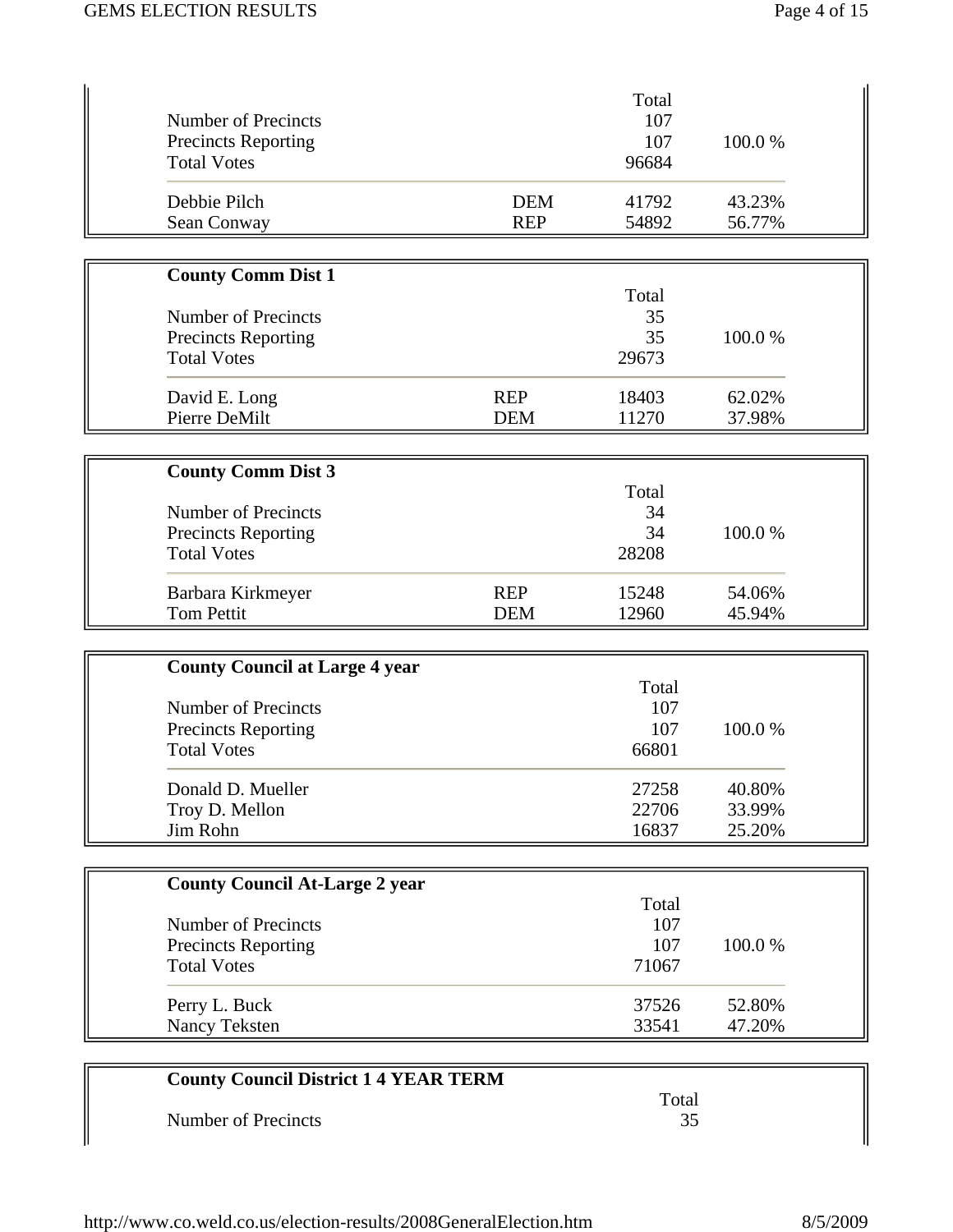| <b>Precincts Reporting</b><br><b>Total Votes</b> | 35<br>20710 | $100.0\%$ |
|--------------------------------------------------|-------------|-----------|
| <b>Charles Tucker</b>                            | 11727       | 56.62%    |
| Gene Stille                                      | 8983        | 43.38%    |

| <b>County Council District 2 4 YEAR TERM</b> |       |         |
|----------------------------------------------|-------|---------|
|                                              | Total |         |
| Number of Precincts                          | 38    |         |
| <b>Precincts Reporting</b>                   | 38    | 100.0 % |
| <b>Total Votes</b>                           | 24585 |         |
| "Ginny" Buczek                               | 24585 | 100.00% |

| <b>County Council District 3 2 YEAR TERM</b> |       |         |  |
|----------------------------------------------|-------|---------|--|
|                                              | Total |         |  |
| Number of Precincts                          | 34    |         |  |
| <b>Precincts Reporting</b>                   | 34    | 100.0 % |  |
| <b>Total Votes</b>                           | 18205 |         |  |
| John Kivimaki                                | 18205 | 100.00% |  |

| <b>Dacono Council Members</b> |       |         |
|-------------------------------|-------|---------|
|                               | Total |         |
| Number of Precincts           | 2     |         |
| <b>Precincts Reporting</b>    | 2     | 100.0 % |
| <b>Total Votes</b>            | 1964  |         |
| William A. Jordan             | 426   | 21.69%  |
| <b>Stephen Ditlow</b>         | 383   | 19.50%  |
| <b>Steve Bruno</b>            | 519   | 26.43%  |
| Kay Cole                      | 636   | 32.38%  |

| <b>Supreme Court of Appeals 1</b> |       |         |  |
|-----------------------------------|-------|---------|--|
|                                   | Total |         |  |
| Number of Precincts               | 107   |         |  |
| <b>Precincts Reporting</b>        | 107   | 100.0 % |  |
| <b>Total Votes</b>                | 82490 |         |  |
| <b>YES</b>                        | 59204 | 71.77%  |  |
| NO                                | 23286 | 28.23%  |  |

| <b>Supreme Court of Appeals 2</b> |       |         |
|-----------------------------------|-------|---------|
|                                   | Total |         |
| Number of Precincts               | 107   |         |
| <b>Precincts Reporting</b>        | 107   | 100.0 % |
| <b>Total Votes</b>                | 81760 |         |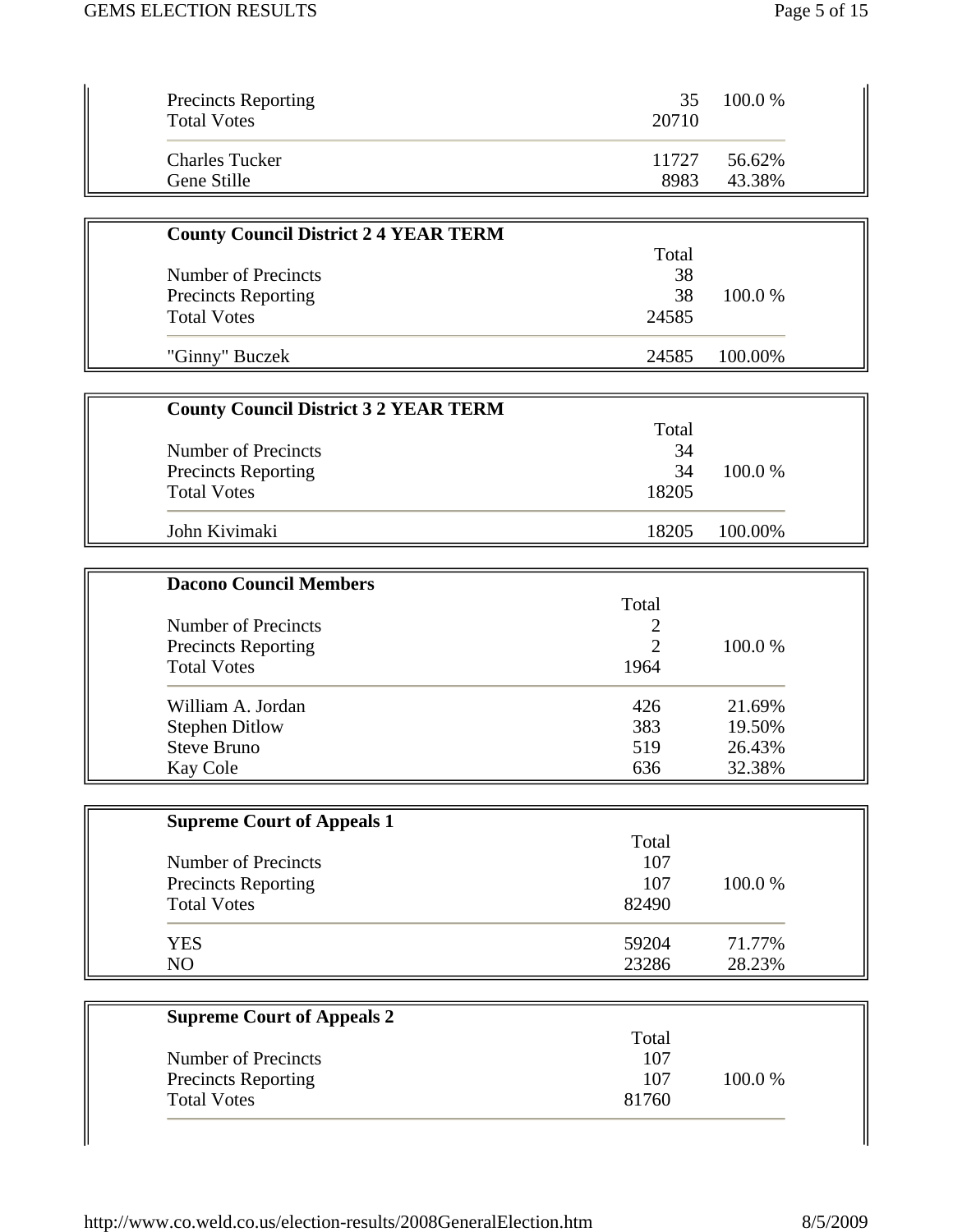| <b>YES</b>                 | 56887 | 69.58% |
|----------------------------|-------|--------|
| NO                         | 24873 | 30.42% |
|                            |       |        |
| <b>Court of Appeals 1</b>  |       |        |
|                            | Total |        |
| Number of Precincts        | 107   |        |
| <b>Precincts Reporting</b> | 107   | 100.0% |
| <b>Total Votes</b>         | 80736 |        |
| <b>YES</b>                 | 56773 | 70.32% |
| NO                         | 23963 | 29.68% |
|                            |       |        |
| <b>Court of Appeals 2</b>  |       |        |
|                            | Total |        |
| Number of Precincts        | 107   |        |
| Precincts Reporting        | 107   | 100.0% |
| <b>Total Votes</b>         | 80389 |        |
|                            |       |        |
| <b>YES</b>                 | 56216 | 69.93% |
| NO                         | 24173 | 30.07% |
|                            |       |        |
| <b>Court of Appeals 3</b>  |       |        |
|                            | Total |        |
| Number of Precincts        | 107   |        |
| Precincts Reporting        | 107   | 100.0% |
| <b>Total Votes</b>         | 80309 |        |
|                            |       |        |
| <b>YES</b>                 | 54197 | 67.49% |
| NO                         | 26112 | 32.51% |
|                            |       |        |
| <b>Court of Appeals 4</b>  |       |        |
|                            | Total |        |
| <b>Number of Precincts</b> | 107   |        |
| <b>Precincts Reporting</b> | 107   | 100.0% |
| <b>Total Votes</b>         | 79958 |        |
| <b>YES</b>                 | 55315 | 69.18% |
| NO                         | 24643 | 30.82% |
|                            |       |        |
| <b>Court of Appeals 5</b>  |       |        |
|                            | Total |        |
| Number of Precincts        | 107   |        |
| Precincts Reporting        | 107   | 100.0% |
| <b>Total Votes</b>         | 80015 |        |
|                            |       |        |
| <b>YES</b>                 | 54061 | 67.56% |
| NO                         | 25954 | 32.44% |

 $\overline{ }$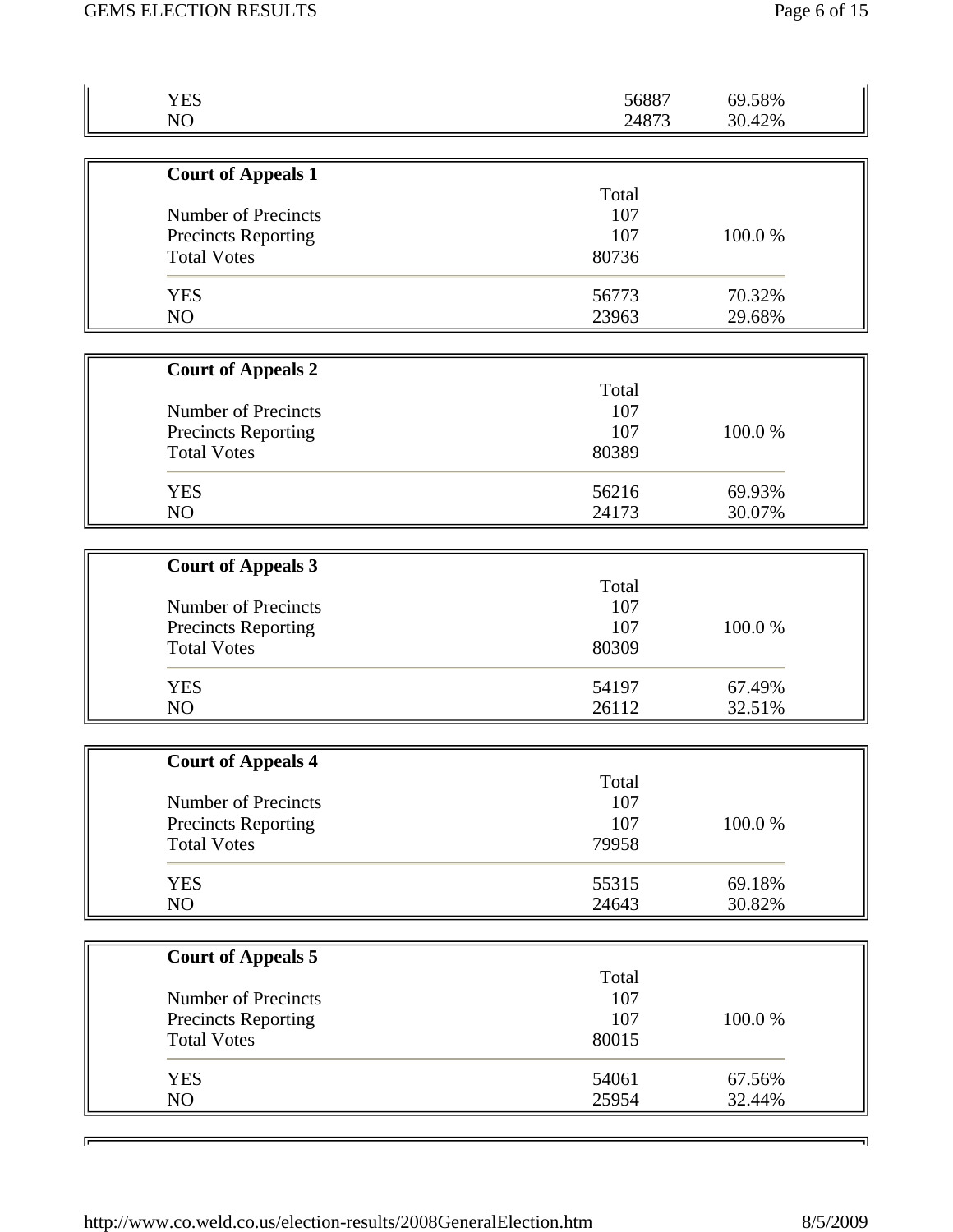| <b>Court of Appeals 6</b>  |       |         |
|----------------------------|-------|---------|
|                            | Total |         |
| Number of Precincts        | 107   |         |
| <b>Precincts Reporting</b> | 107   | 100.0 % |
| <b>Total Votes</b>         | 79879 |         |
| <b>YES</b>                 | 54978 | 68.83%  |
| NO                         | 24901 | 31.17%  |

| <b>DISTRICT JUDGE - 19th JUDICIAL</b> |       |         |
|---------------------------------------|-------|---------|
|                                       | Total |         |
| Number of Precincts                   | 107   |         |
| <b>Precincts Reporting</b>            | 107   | 100.0 % |
| <b>Total Votes</b>                    | 81980 |         |
| <b>YES</b>                            | 59431 | 72.49%  |
| N <sub>O</sub>                        | 22549 | 27.51%  |

| <b>Amendment 46</b>        |       |         |
|----------------------------|-------|---------|
|                            | Total |         |
| Number of Precincts        | 107   |         |
| <b>Precincts Reporting</b> | 107   | 100.0 % |
| <b>Total Votes</b>         | 99761 |         |
| <b>YES</b>                 | 49936 | 50.06%  |
| NO                         | 49825 | 49.94%  |

| <b>Amendment 47</b>        |        |         |
|----------------------------|--------|---------|
|                            | Total  |         |
| Number of Precincts        | 107    |         |
| <b>Precincts Reporting</b> | 107    | 100.0 % |
| <b>Total Votes</b>         | 102156 |         |
| <b>YES</b>                 | 44702  | 43.76%  |
| N <sub>O</sub>             | 57454  | 56.24%  |

| <b>Amendment 48</b>        |        |         |
|----------------------------|--------|---------|
|                            | Total  |         |
| Number of Precincts        | 107    |         |
| <b>Precincts Reporting</b> | 107    | 100.0 % |
| <b>Total Votes</b>         | 102607 |         |
| <b>YES</b>                 | 32844  | 32.01%  |
| NO                         | 69763  | 67.99%  |

| <b>Amendment 49</b> |       |
|---------------------|-------|
|                     | Total |
| Number of Precincts | 107   |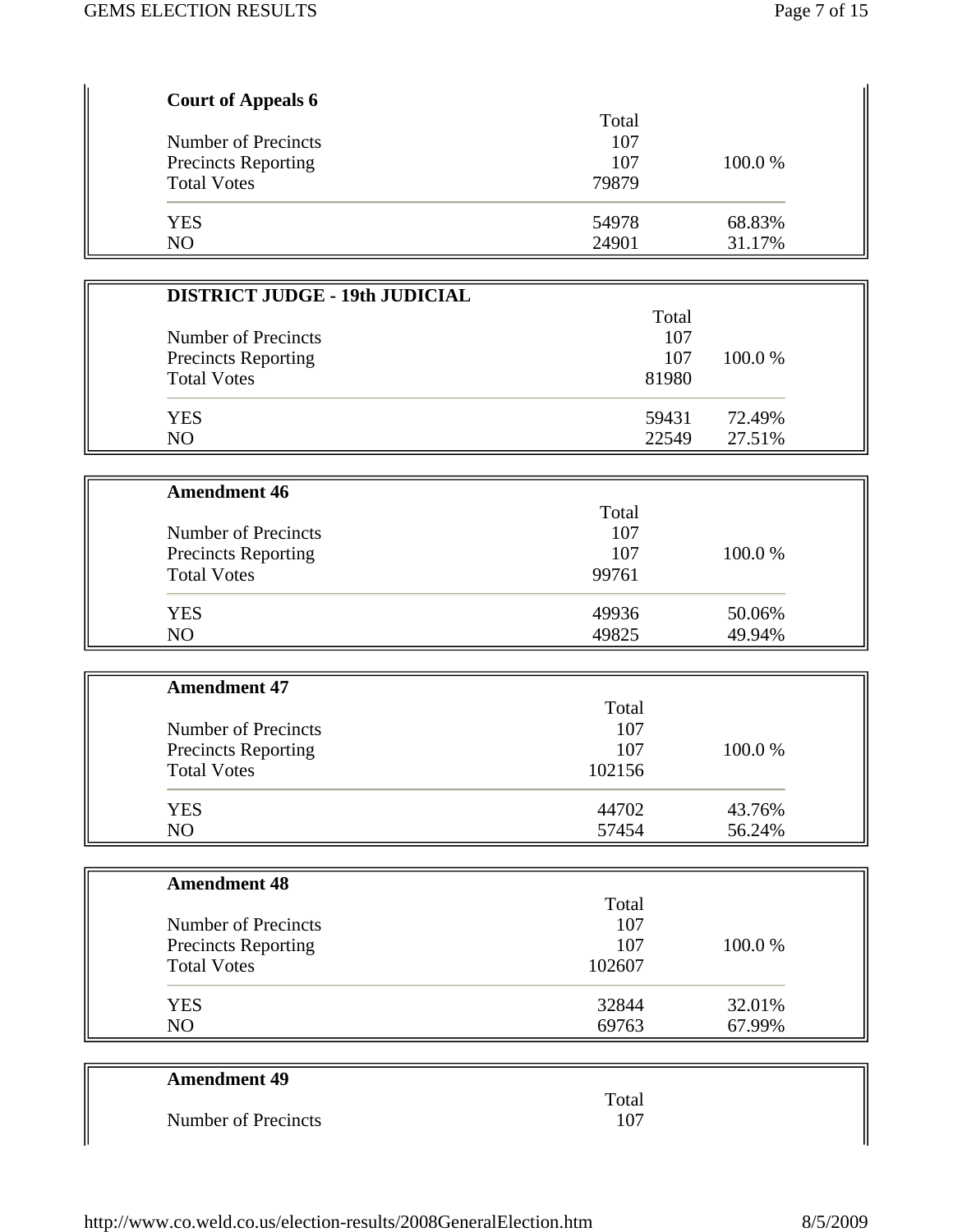| <b>Precincts Reporting</b><br><b>Total Votes</b> | 107<br>100588 | 100.0% |
|--------------------------------------------------|---------------|--------|
| <b>YES</b>                                       | 39076         | 38.85% |
| NO                                               | 61512         | 61.15% |
| <b>Amendment 50</b>                              |               |        |
|                                                  | Total         |        |
| Number of Precincts                              | 107           |        |
| <b>Precincts Reporting</b>                       | 107           | 100.0% |
| <b>Total Votes</b>                               | 100863        |        |
| <b>YES</b>                                       | 61207         | 60.68% |
| NO                                               | 39656         | 39.32% |
| <b>Amendment 51</b>                              |               |        |
|                                                  | Total         |        |
| Number of Precincts                              | 107           |        |
| <b>Precincts Reporting</b>                       | 107           | 100.0% |
| <b>Total Votes</b>                               | 100874        |        |
| <b>YES</b>                                       | 33369         | 33.08% |
| NO                                               | 67505         | 66.92% |
| <b>Amendment 52</b>                              |               |        |
|                                                  | Total         |        |
| Number of Precincts                              | 107           |        |
| <b>Precincts Reporting</b>                       | 107           | 100.0% |
| <b>Total Votes</b>                               | 98566         |        |
| <b>YES</b>                                       | 35024         | 35.53% |
| NO                                               | 63542         | 64.47% |
| <b>Amendment 54</b>                              |               |        |
|                                                  | Total         |        |
| Number of Precincts                              | 107           |        |
| Precincts Reporting                              | 107           | 100.0% |
| <b>Total Votes</b>                               | 99161         |        |
| <b>YES</b>                                       | 51934         | 52.37% |
| NO                                               | 47227         | 47.63% |
| <b>Amendment 58</b>                              |               |        |
|                                                  | Total         |        |
| Number of Precincts                              | 107           |        |
| <b>Precincts Reporting</b>                       | 107           | 100.0% |
| <b>Total Votes</b>                               | 100054        |        |

 $\parallel$ 

 $\parallel$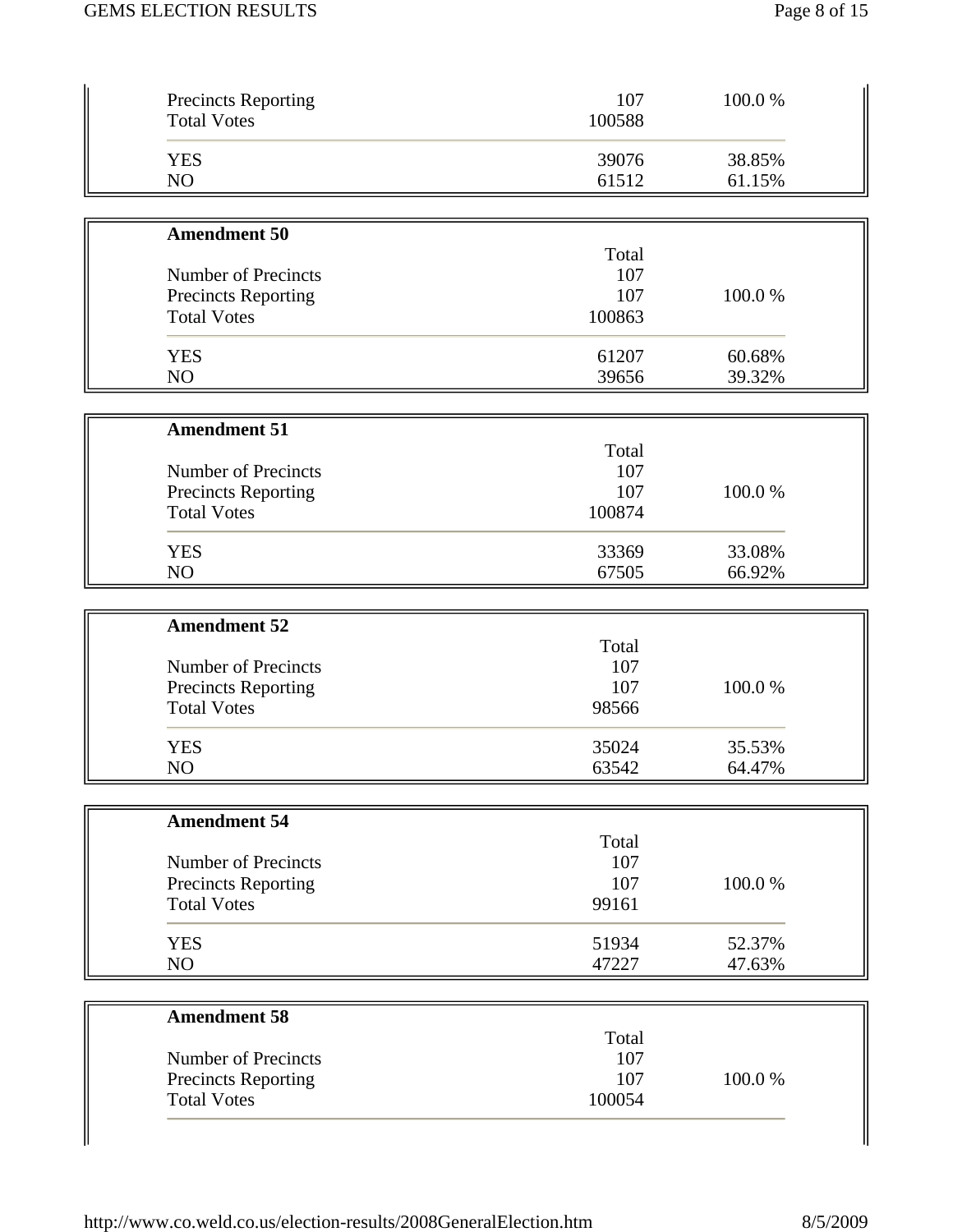| <b>YES</b>                 | 34392 | 34.37% |
|----------------------------|-------|--------|
| NO                         | 65662 | 65.63% |
|                            |       |        |
| <b>Amendment 59</b>        |       |        |
|                            | Total |        |
| Number of Precincts        | 107   |        |
| <b>Precincts Reporting</b> | 107   | 100.0% |
| <b>Total Votes</b>         | 98586 |        |
| <b>YES</b>                 | 40213 | 40.79% |
| NO                         | 58373 | 59.21% |
|                            |       |        |
| <b>Referendum L</b>        |       |        |
|                            | Total |        |
| Number of Precincts        | 107   |        |
| <b>Precincts Reporting</b> | 107   | 100.0% |
| <b>Total Votes</b>         | 96360 |        |
| <b>YES</b>                 | 42811 | 44.43% |
| NO                         | 53549 | 55.57% |
|                            |       |        |
| <b>Referendum M</b>        |       |        |
|                            | Total |        |
| Number of Precincts        | 107   |        |
| Precincts Reporting        | 107   | 100.0% |
| <b>Total Votes</b>         | 92978 |        |
|                            |       |        |
| <b>YES</b>                 | 52742 | 56.73% |
| NO                         | 40236 | 43.27% |
|                            |       |        |
| <b>Referendum N</b>        | Total |        |
| Number of Precincts        | 107   |        |
| <b>Precincts Reporting</b> | 107   | 100.0% |
| <b>Total Votes</b>         | 93269 |        |
|                            |       |        |
| <b>YES</b>                 | 58112 | 62.31% |
| NO                         | 35157 | 37.69% |
|                            |       |        |
| <b>Referendum O</b>        |       |        |
|                            | Total |        |
| Number of Precincts        | 107   |        |
| <b>Precincts Reporting</b> | 107   | 100.0% |
| <b>Total Votes</b>         | 94466 |        |
| <b>YES</b>                 | 40291 | 42.65% |
| NO                         | 54175 | 57.35% |
|                            |       |        |

 $\overline{ }$ 

 $\overline{\phantom{a}}$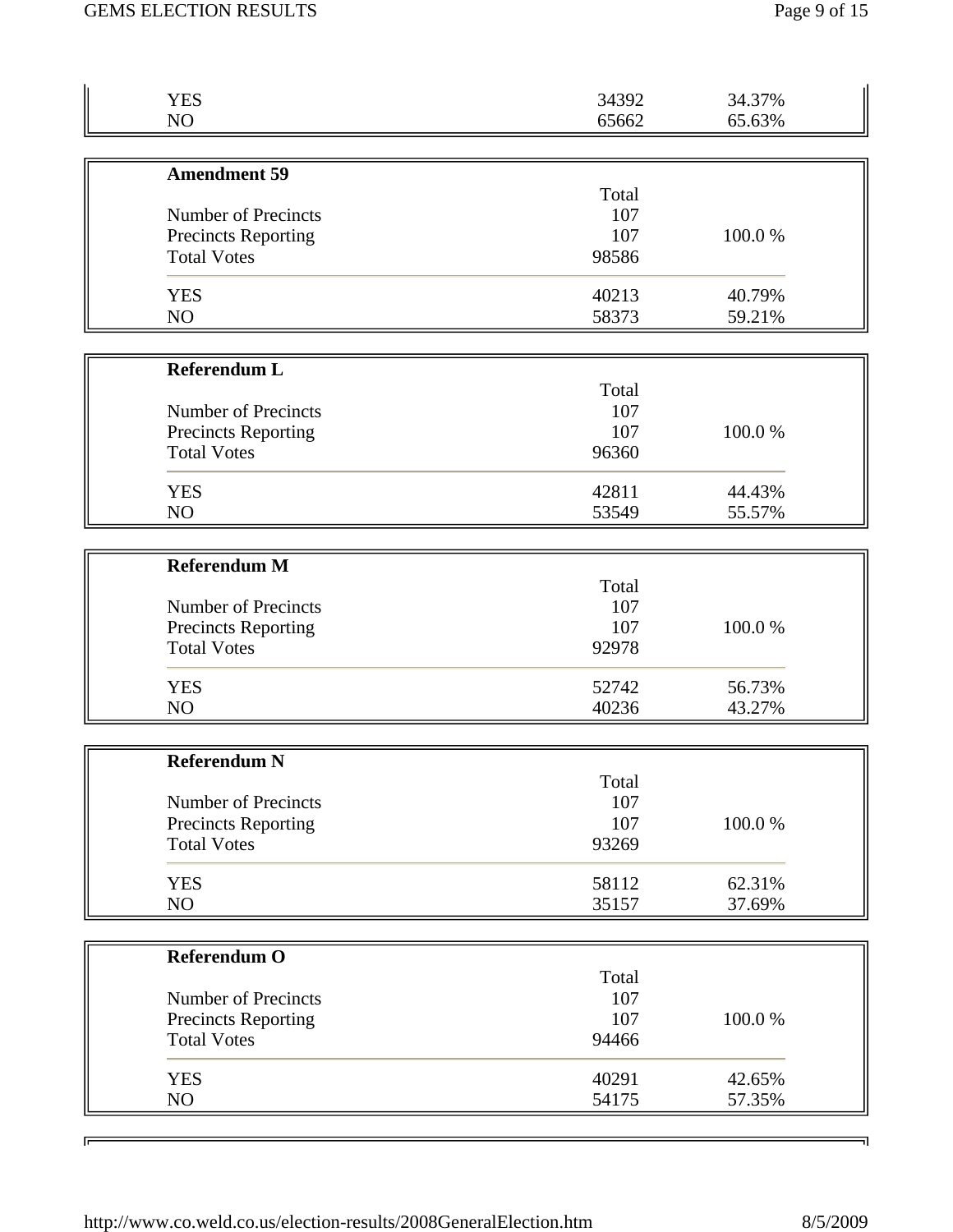| <b>Dacono Ballot Issue 2A</b>                     |       |         |  |
|---------------------------------------------------|-------|---------|--|
|                                                   | Total |         |  |
| Number of Precincts<br><b>Precincts Reporting</b> |       | 100.0 % |  |
|                                                   |       |         |  |
| <b>Total Votes</b>                                | 1347  |         |  |
| <b>YES</b>                                        | 484   | 35.93%  |  |
| N <sub>O</sub>                                    | 863   | 64.07%  |  |

| <b>City of Dacono Ballot Issue 2B</b> |       |         |
|---------------------------------------|-------|---------|
|                                       | Total |         |
| Number of Precincts                   |       |         |
| <b>Precincts Reporting</b>            | 2     | 100.0 % |
| <b>Total Votes</b>                    | 1364  |         |
| <b>YES</b>                            | 502   | 36.80%  |
| NO                                    | 862   | 63.20%  |

| <b>Hudson Ballot Issue 2A</b> |       |         |
|-------------------------------|-------|---------|
|                               | Total |         |
| Number of Precincts           |       |         |
| <b>Precincts Reporting</b>    |       | 100.0 % |
| <b>Total Votes</b>            | 456   |         |
| <b>YES</b>                    | 294   | 64.47%  |
| N <sub>O</sub>                | 162   | 35.53%  |

| <b>Longmont Ballot Question 2A</b> |       |         |
|------------------------------------|-------|---------|
|                                    | Total |         |
| Number of Precincts                |       |         |
| <b>Precincts Reporting</b>         |       | 100.0 % |
| <b>Total Votes</b>                 |       |         |
| <b>YES</b>                         |       | 60.00%  |
| NO                                 |       | 40.00%  |

| <b>Northglenn Question 2A</b> |       |         |
|-------------------------------|-------|---------|
|                               | Total |         |
| Number of Precincts           |       |         |
| <b>Precincts Reporting</b>    |       | 100.0 % |
| <b>Total Votes</b>            | 4     |         |
| <b>YES</b>                    | 3     | 75.00%  |
| N <sub>O</sub>                |       | 25.00%  |

## **Northglenn Question 2B**

Number of Precincts 1

Total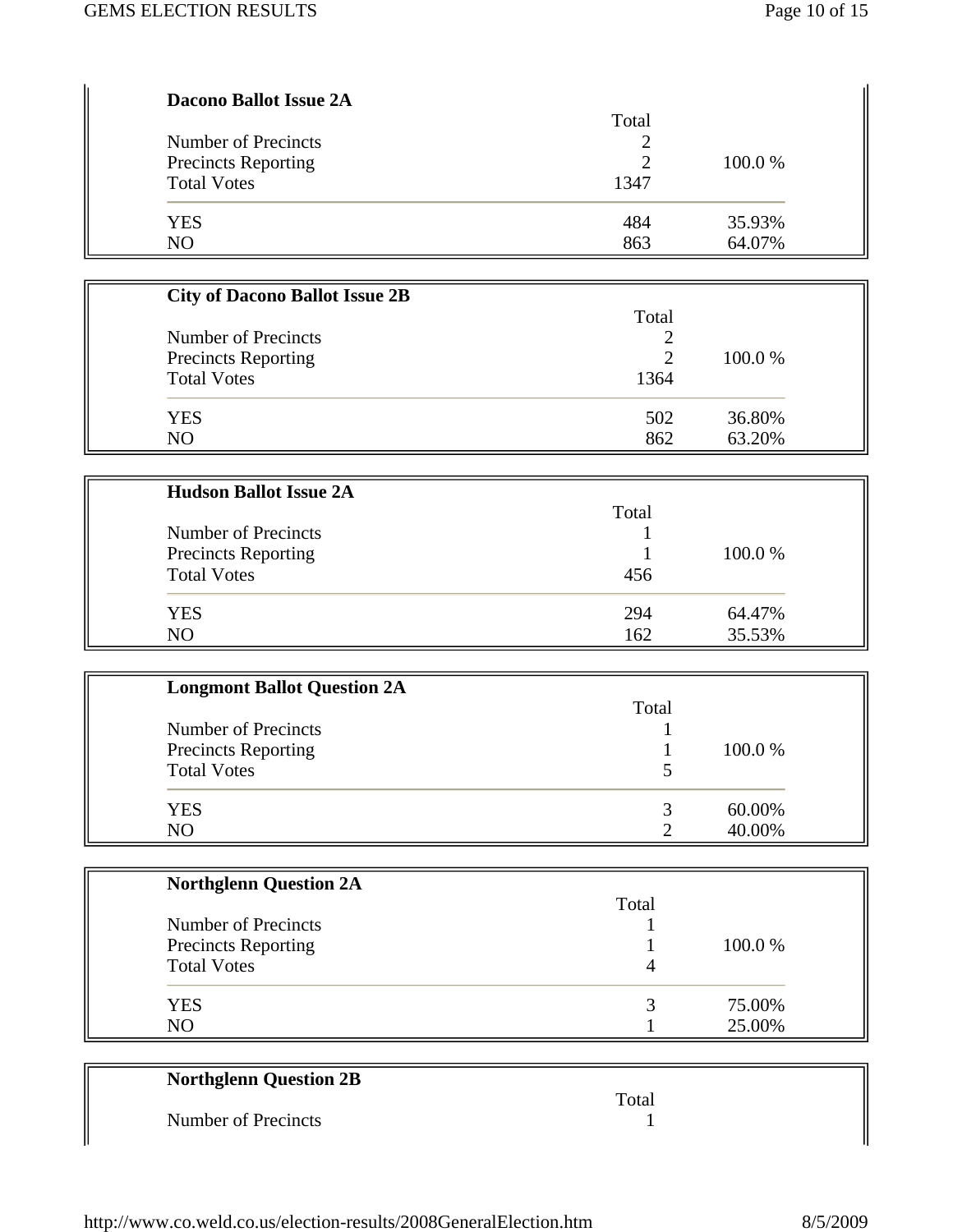| <b>Northglenn Question 2C</b> |       |         |
|-------------------------------|-------|---------|
|                               | Total |         |
| Number of Precincts           |       |         |
| <b>Precincts Reporting</b>    |       | 100.0 % |
| <b>Total Votes</b>            |       |         |
| <b>YES</b>                    |       | 100.00% |
| NO                            |       | 0.00%   |

| <b>Northglenn Question 2D</b> |       |         |
|-------------------------------|-------|---------|
|                               | Total |         |
| Number of Precincts           |       |         |
| <b>Precincts Reporting</b>    |       | 100.0 % |
| <b>Total Votes</b>            |       |         |
| YES                           |       | 100.00% |
| NO                            |       | 0.00%   |

| <b>Northglenn Issue 2E</b> |       |         |
|----------------------------|-------|---------|
|                            | Total |         |
| Number of Precincts        |       |         |
| <b>Precincts Reporting</b> |       | 100.0 % |
| <b>Total Votes</b>         |       |         |
| <b>YES</b>                 | 4     | 100.00% |
| NO                         |       | 0.00%   |

| <b>Nunn Ballot Issue 2A</b> |       |         |
|-----------------------------|-------|---------|
|                             | Total |         |
| Number of Precincts         |       |         |
| <b>Precincts Reporting</b>  |       | 100.0 % |
| <b>Total Votes</b>          | 194   |         |
| <b>YES</b>                  | 106   | 54.64%  |
| N <sub>O</sub>              | 88    | 45.36%  |

| <b>Brighton 27J Ballot Issue 3A</b> |       |         |
|-------------------------------------|-------|---------|
|                                     | Total |         |
| Number of Precincts                 |       |         |
| Precincts Reporting                 |       | 100.0 % |
| <b>Total Votes</b>                  | 313   |         |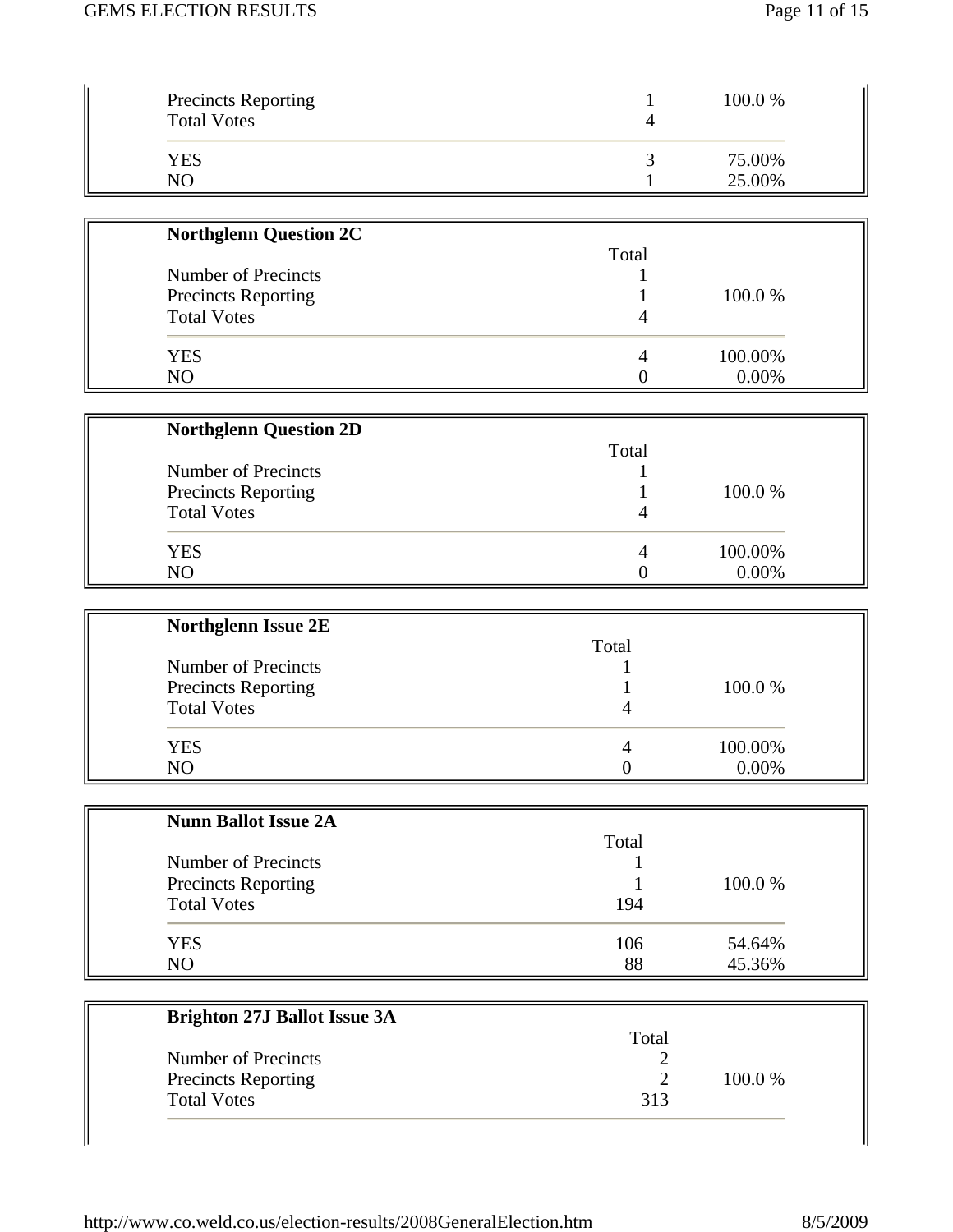| <b>YES</b>                                       | 123            | 39.30%           |  |
|--------------------------------------------------|----------------|------------------|--|
| NO                                               | 190            | 60.70%           |  |
|                                                  |                |                  |  |
| <b>Brighton 27J Ballot Issue 3B</b>              |                |                  |  |
|                                                  | Total          |                  |  |
| <b>Number of Precincts</b>                       | 2              |                  |  |
| <b>Precincts Reporting</b>                       | $\overline{2}$ | 100.0%           |  |
| <b>Total Votes</b>                               | 312            |                  |  |
|                                                  |                |                  |  |
| <b>YES</b>                                       | 126<br>186     | 40.38%           |  |
| NO                                               |                | 59.62%           |  |
|                                                  |                |                  |  |
| <b>School District RE-3J Issue 3A</b>            |                |                  |  |
|                                                  | Total          |                  |  |
| <b>Number of Precincts</b>                       | 8              |                  |  |
| <b>Precincts Reporting</b>                       | 8              | 100.0%           |  |
| <b>Total Votes</b>                               | 4477           |                  |  |
| <b>YES</b>                                       | 1980           | 44.23%           |  |
| NO                                               | 2497           | 55.77%           |  |
|                                                  |                |                  |  |
| <b>School District RE-3J Issue 3B</b>            |                |                  |  |
|                                                  | Total          |                  |  |
| <b>Number of Precincts</b>                       | 8              |                  |  |
| <b>Precincts Reporting</b>                       | 8              | 100.0%           |  |
| <b>Total Votes</b>                               | 4455           |                  |  |
|                                                  |                |                  |  |
| <b>YES</b>                                       | 1999           | 44.87%           |  |
| NO                                               | 2456           | 55.13%           |  |
|                                                  |                |                  |  |
| <b>Pawnee School District Issue 3A</b>           |                |                  |  |
|                                                  | Total          |                  |  |
| Number of Precincts                              | 4              |                  |  |
| Precincts Reporting                              | $\overline{4}$ | 100.0%           |  |
| <b>Total Votes</b>                               | 296            |                  |  |
|                                                  |                |                  |  |
| <b>YES</b><br>NO                                 | 154<br>142     | 52.03%<br>47.97% |  |
|                                                  |                |                  |  |
|                                                  |                |                  |  |
| <b>Platte Valley School Question 3A</b>          |                |                  |  |
| <b>Number of Precincts</b>                       | Total<br>8     |                  |  |
|                                                  | 8              | 100.0%           |  |
| <b>Precincts Reporting</b><br><b>Total Votes</b> | 1973           |                  |  |
|                                                  |                |                  |  |
| <b>YES</b>                                       | 1216           | 61.63%           |  |
| NO                                               | 757            | 38.37%           |  |
|                                                  |                |                  |  |

 $\overline{ }$ 

 $\overline{\phantom{a}}$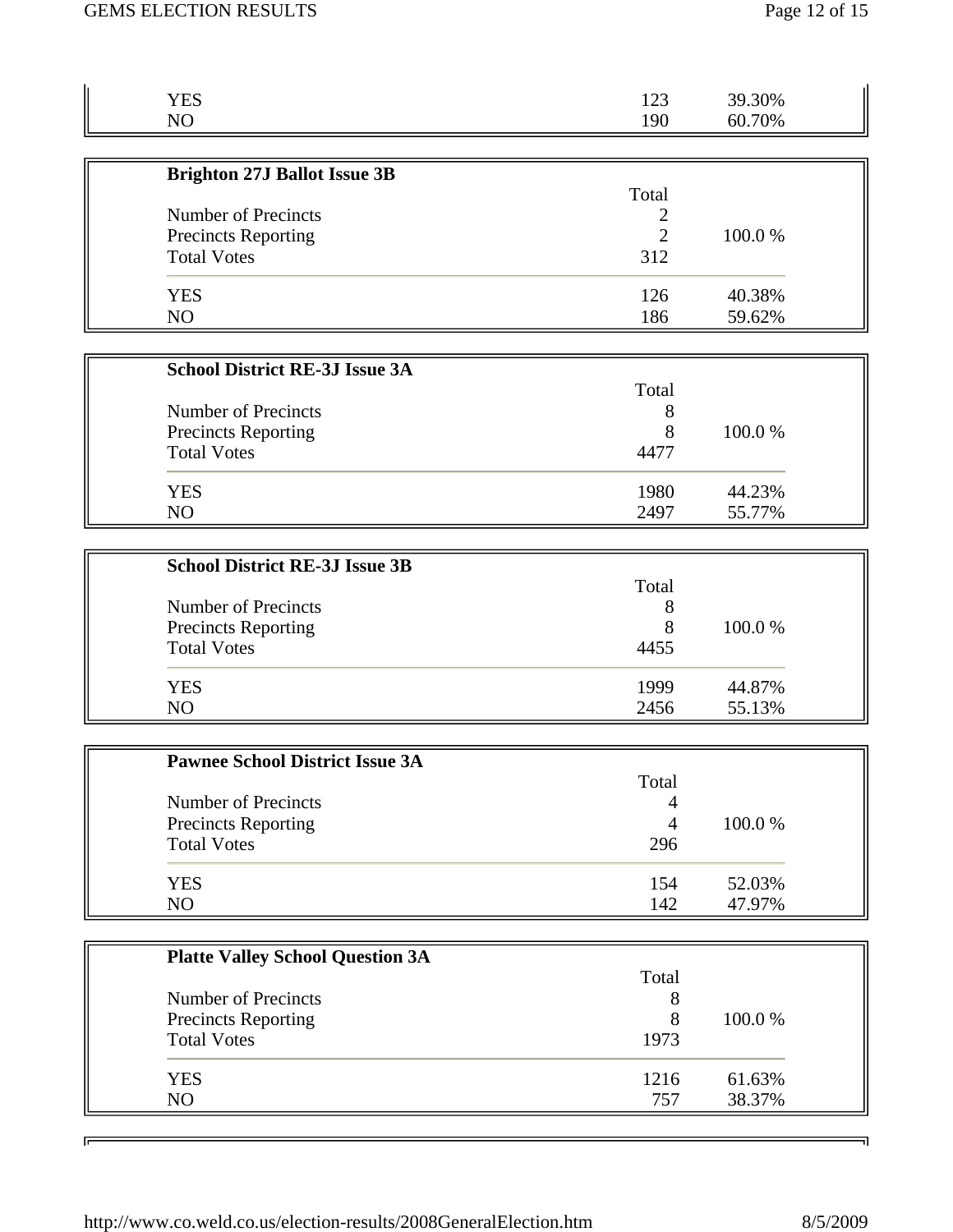| <b>St. Vrain School Ballot Issue 3A</b> | Total |         |
|-----------------------------------------|-------|---------|
| Number of Precincts                     | 18    |         |
| <b>Precincts Reporting</b>              | 18    | 100.0 % |
| <b>Total Votes</b>                      | 19568 |         |
| YES                                     | 10491 | 53.61%  |
| N <sub>O</sub>                          | 9077  | 46.39%  |

| <b>St. Vrain School Ballot Issue 3B</b> |       |         |
|-----------------------------------------|-------|---------|
|                                         | Total |         |
| Number of Precincts                     | 18    |         |
| <b>Precincts Reporting</b>              | 18    | 100.0 % |
| <b>Total Votes</b>                      | 19441 |         |
| <b>YES</b>                              | 9932  | 51.09%  |
| N <sub>O</sub>                          | 9509  | 48.91%  |

| <b>Briggsdale Fire Ballot Issue 5A</b> |       |         |
|----------------------------------------|-------|---------|
|                                        | Total |         |
| Number of Precincts                    |       |         |
| <b>Precincts Reporting</b>             | 5     | 100.0 % |
| <b>Total Votes</b>                     | 387   |         |
| <b>YES</b>                             | 236   | 60.98%  |
| N <sub>O</sub>                         | 151   | 39.02%  |

| <b>Briggsdale Fire Ballot Issue 5B</b> |       |         |
|----------------------------------------|-------|---------|
|                                        | Total |         |
| Number of Precincts                    |       |         |
| <b>Precincts Reporting</b>             | 5     | 100.0 % |
| <b>Total Votes</b>                     | 387   |         |
| <b>YES</b>                             | 193   | 49.87%  |
| N <sub>O</sub>                         | 194   | 50.13%  |

| <b>Briggsdale Fire Ballot Issue 5C</b> |       |         |
|----------------------------------------|-------|---------|
|                                        | Total |         |
| Number of Precincts                    |       |         |
| <b>Precincts Reporting</b>             | 5     | 100.0 % |
| <b>Total Votes</b>                     | 386   |         |
| <b>YES</b>                             | 299   | 77.46%  |
| N <sub>O</sub>                         | 87    | 22.54%  |

| <b>Central CO Water Ballot Issue 4A</b> |       |  |
|-----------------------------------------|-------|--|
|                                         | Total |  |
| Number of Precincts                     | 41    |  |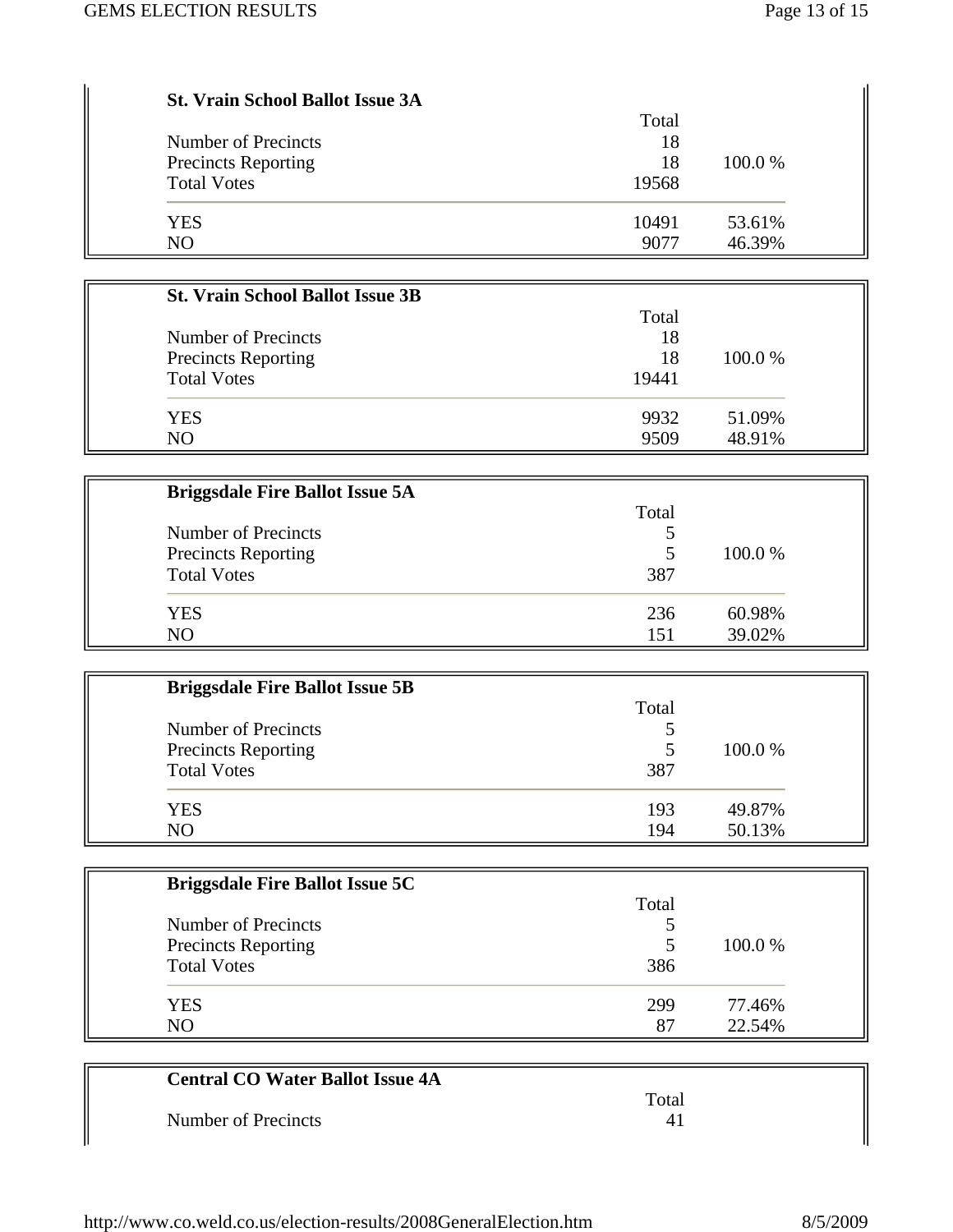| <b>Precincts Reporting</b><br><b>Total Votes</b> | 41<br>13037 | 100.0 % |
|--------------------------------------------------|-------------|---------|
| YES                                              | 3650        | 28.00%  |
| NO                                               | 9387        | 72.00%  |

| <b>Ground Water Ballot Issue 4B</b> |       |         |
|-------------------------------------|-------|---------|
|                                     | Total |         |
| Number of Precincts                 | 40    |         |
| <b>Precincts Reporting</b>          | 40    | 100.0 % |
| <b>Total Votes</b>                  | 9938  |         |
| <b>YES</b>                          | 2763  | 27.80%  |
| N <sub>O</sub>                      | 7175  | 72.20%  |

| <b>Hudson Fire Ballot Issue 5A</b> |       |         |
|------------------------------------|-------|---------|
|                                    | Total |         |
| Number of Precincts                |       |         |
| <b>Precincts Reporting</b>         |       | 100.0 % |
| <b>Total Votes</b>                 | 2685  |         |
| YES                                | 1341  | 49.94%  |
| NO                                 | 1344  | 50.06%  |

| <b>Mountain View Fire Ballot Issue 4A</b> |       |         |
|-------------------------------------------|-------|---------|
|                                           | Total |         |
| Number of Precincts                       | 15    |         |
| <b>Precincts Reporting</b>                | 15    | 100.0 % |
| <b>Total Votes</b>                        | 11112 |         |
| <b>YES</b>                                | 6131  | 55.17%  |
| NO                                        | 4981  | 44.83%  |

| <b>Windsor Fire Ballot Issue 4A</b> |       |         |
|-------------------------------------|-------|---------|
|                                     | Total |         |
| Number of Precincts                 | 16    |         |
| <b>Precincts Reporting</b>          | 16    | 100.0 % |
| <b>Total Votes</b>                  | 9553  |         |
| <b>YES</b>                          | 4876  | 51.04%  |
| N <sub>O</sub>                      | 4677  | 48.96%  |

| <b>Windsor Fire Ballot Issue 4B</b> |       |         |
|-------------------------------------|-------|---------|
|                                     | Total |         |
| Number of Precincts                 | 16    |         |
| <b>Precincts Reporting</b>          | 16    | 100.0 % |
| <b>Total Votes</b>                  | 9529  |         |